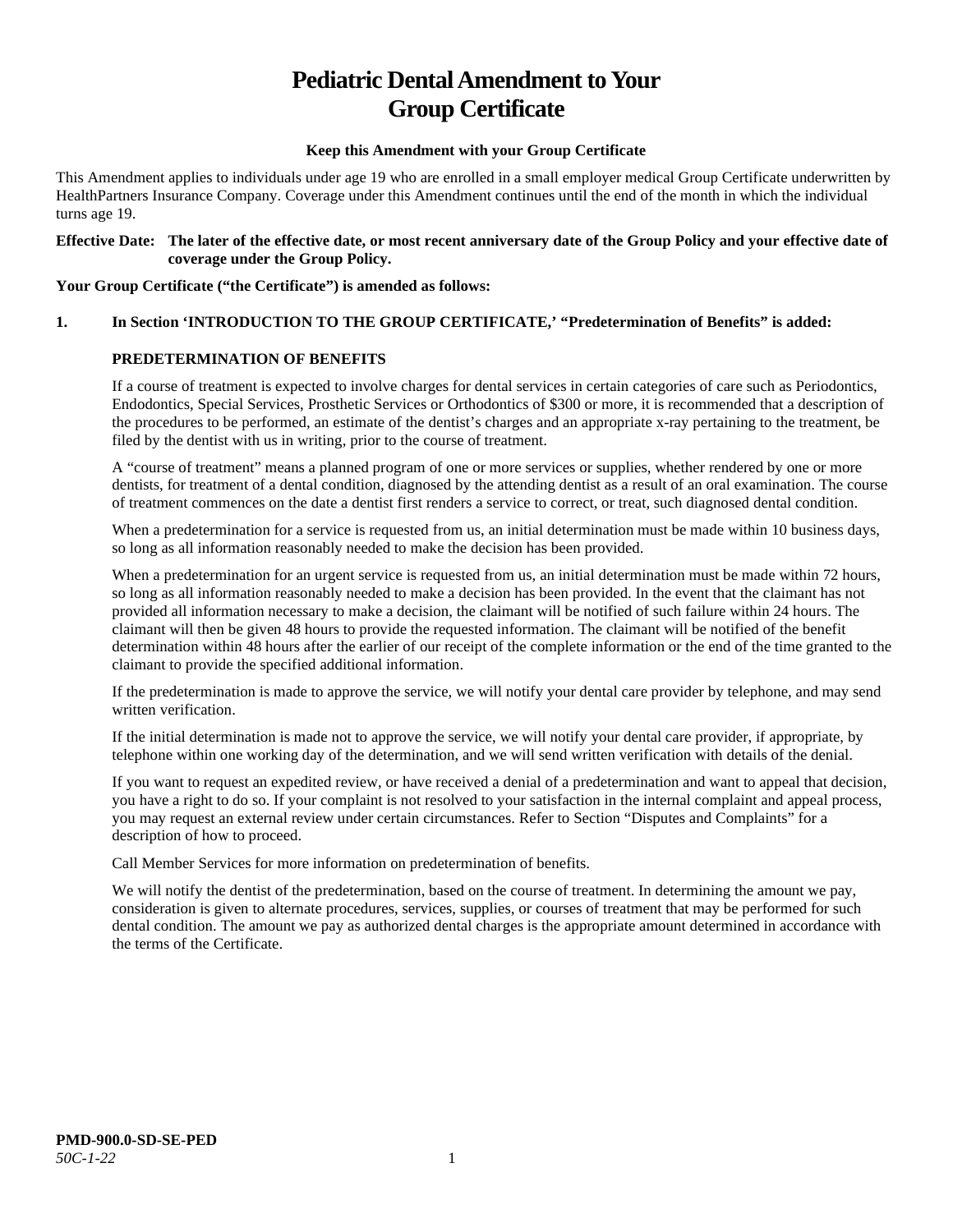If a description of the procedures to be performed, and an estimate of the dentist's charges are not submitted in advance, we reserve the right to make a determination of benefits payable, taking into account alternate procedures, services, supplies or courses of treatment, based on accepted standards of dental practice.

Predetermination for services to be performed is limited to services performed within 90 days from the date such course of treatment was approved by us. Additional services required after 90 days may be submitted in writing, as a new course of treatment, and approved on the same basis as the prior plan.

#### **2. In Section 'DEFINITIONS OF TERMS USED,' the following definitions are added:**

**Clinically Accepted Dental Services.** These are techniques or services, accepted for general use, based on risk/benefit implications (evidence based). Some clinically accepted techniques are approved only for limited use, under specific circumstances.

**Consultations**. These are diagnostic services provided by a dentist or dental specialist other than the practitioner who is providing treatment.

**Cosmetic Care.** These are dental services to improve appearance, without treatment of a related illness or injury.

**Customary Restorative Materials.** These are amalgam (silver fillings), glass ionomer and intraorally cured acrylic resin and resin-based composite materials (white fillings).

**Date of Service.** This is generally the date the dental service is performed. For prosthetic, or other special restorative procedures, the date of service is the date impressions were made for final working models. For endodontic procedures, date of service is the date on which the root canal was first entered for the purpose of canal preparation.

**Dentist.** This is a professionally degreed doctor of dental surgery or dental medicine who lawfully performs a dental service in strict accordance with governmental licensing privileges and limitations.

**Elective Procedures.** These are procedures which are available to patients but which are not dentally necessary.

**Emergency Dental Care.** These are services for an acute dental condition that would lead a prudent layperson to reasonably expect that the absence of immediate care would result in serious impairment to the dentition or would place the person's oral health in serious jeopardy.

**Endodontics.** This is the treatment of diseases of the dental pulp. Endodontics includes root canal therapy, pulp capping procedures, apexification and periapical procedures associated with root canal treatment.

**Medically Necessary Orthodontic Services.** These are comprehensive medically necessary services covered for pediatric dental insureds who have a severe handicapping malocclusion related to a medical condition resulting from congenital, craniofacial or dentofacial malformations involving the teeth and requiring reconstructive surgical correction in addition to orthodontic services.

**Oral Surgery.** This is routine surgery involving teeth or alveolar bone, including extraction and alveolectomy. Oral surgery may include other oral treatment and surgery, if a dentist considers it dentally necessary. Oral surgery does not include orthodontia, orthognathic surgery, and placement of dental implants or surgical care that is necessary because of a medical condition.

**Orthodontics.** This is medically necessary dental care for the correction of severe handicapping malocclusion of teeth using appliances and techniques that alter the position of teeth in the jaws.

**Orthognathic Surgery.** This is oral surgery to alter the position of the jaw bones.

**Periodontics.** This is non-surgical and surgical treatment of diseases of the gingiva (gums) and bone supporting the teeth.

**Prosthetic Services.** These are services to replace missing teeth; including the prescribing, repair, construction, replacement and fitting of fixed bridges and full or partial removable dentures.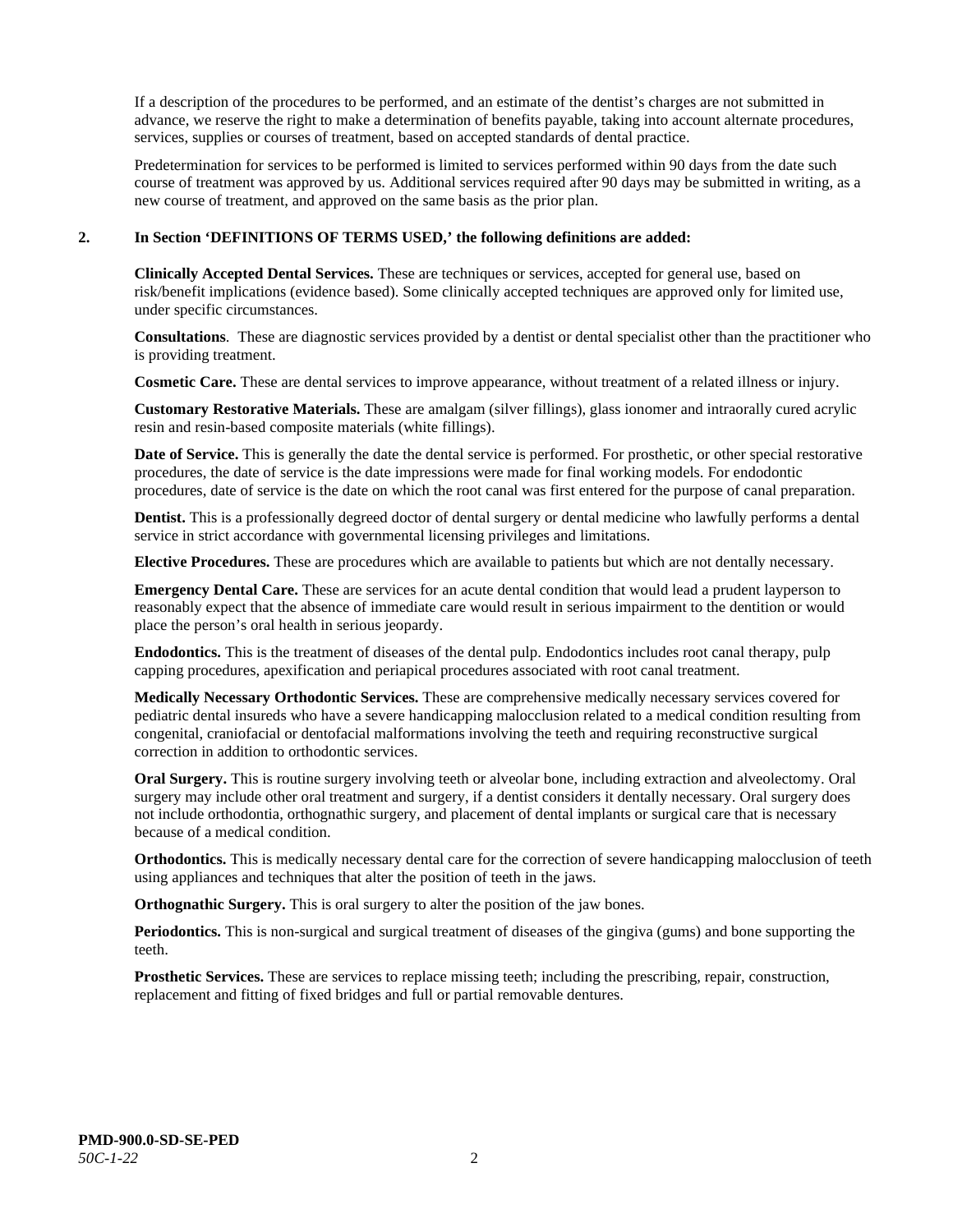# **3. The following are added to Section "SERVICES NOT COVERED," and apply only to Pediatric Dental benefits:**

- Treatment, procedures or services which are not dentally necessary and/or which are primarily educational in nature or for the vocation, comfort, convenience, appearance or recreation of the insured.
- The treatment of conditions which foreseeable result from excluded services.
- For Network Benefits, treatment, procedures or services which are not provided by a network dentist or other authorized provider or are not authorized by us.
- Dental services or supplies primarily intended to alter the shape, appearance and function of the teeth for cosmetic purposes, or for the purpose of improving the appearance of your teeth. This includes tooth whitening, tooth bonding and veneers that cover the teeth, and any services intended to replace existing restorations done historically for cosmetic reasons, even if due to material failure (wear/chipping/fracture) or the presence of decay at the restorative margin. This exclusion does not apply to services for reconstructive surgery. However, to the extent that these reconstructive surgery services are paid as medical services under the Certificate, they are not covered as Pediatric Dental services.
- Hospitalization or other facility charges.
- Local anesthesia or use of electronic analgesia billed as a separate procedure is not covered. Inhaled nitrous oxide is not covered. General anesthesia and intravenous sedation are not covered except as indicated in this Amendment.
- Orthodontic services, except as provided in this Amendment.
- Orthognathic surgery (surgery to reposition the jaws).
- Services which are elective, investigative, experimental or not otherwise clinically accepted.
- Procedures, appliances or restorations that are necessary to alter, restore or maintain occlusion, including but not limited to: increasing vertical dimension, replacing or stabilizing tooth structure lost by attrition (including chipping or fractures of tooth structure or restorations), or erosion, abfraction, abrasion, or realigning teeth, except as covered orthodontic services provided in this Amendment. Mandibular orthopedic appliances and bite planes are also not covered.
- Procedures, appliances (other than occlusal guards, as indicated in this Amendment) or restorations for the prevention of bruxism (grinding of teeth) or clenching.
- Services for the following items:
	- o replacement of any missing, lost or stolen dental or implant-supported prosthesis.
	- replacement or repair of orthodontic appliances.
	- replacement of orthodontic appliances due to non-compliance.
- Services related to a prosthetic or special restorative appliance which was installed or delivered more than 60 days after termination of coverage.
- Diagnostic testing that is performed and billed as a separate procedure such as collection of microorganisms for culture, viral cultures, genetic testing for susceptibility or oral disease and caries susceptibility tests. This includes all oral pathology and laboratory testing charges.
- For non-network coverage, dental services related to the replacement of any teeth missing prior to the insured's effective date under this Amendment.
- Dental services, supplies and devices not expressly covered as a benefit under this Amendment.
- Prescription drugs and medications prescribed by a dentist. This includes gingival irrigation.
- Services provided to the insured which the insured is not required to pay.
- The portion of a billed charge for an otherwise covered service by a non-network provider, which is in excess of our maximum amount allowed. We also do not cover charges or a portion of a charge which is either a duplicate charge for a service or charges for a duplicate service.
- Services for injury or illness either (a) arising out of an injury in the course of employment and subject to workers' compensation or similar law; or (b) for which benefits are payable without regard to fault, under coverage statutorily required to be contained in any motor vehicle or other liability insurance policy or equivalent self-insurance; or (c) for which benefits are payable under another policy of accident and health insurance, Medicare or any other governmental program.
- Except where expressly addressed in this Amendment, when multiple, acceptable treatment options exist related to a specific dental problem, we will provide benefits based upon the least costly alternative treatment. This includes inlay restorations paid as corresponding amalgam restorations.
- Services covered under the patient's medical plan, except to the extent not covered under the patient's medical plan.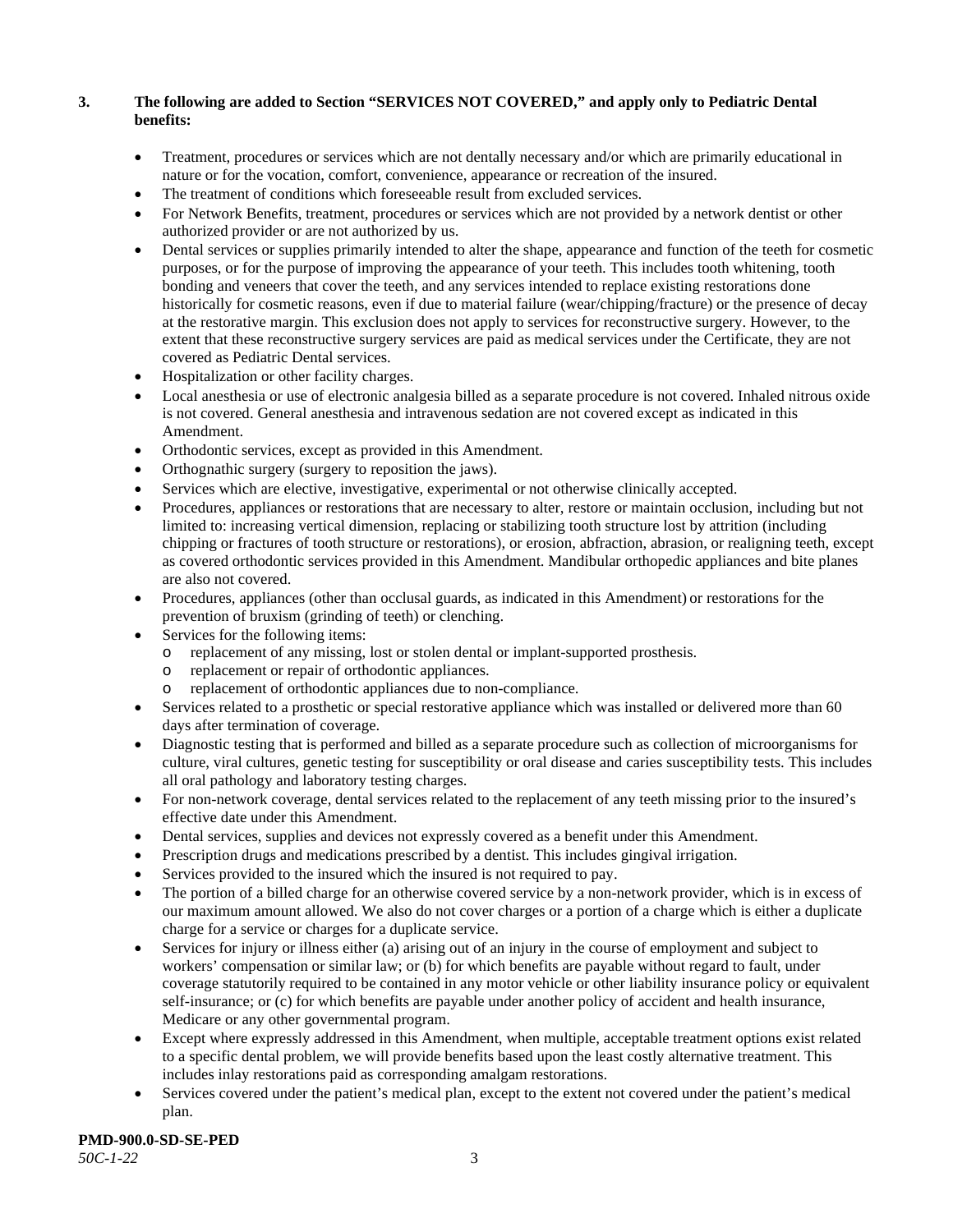- Additional charges for office visits that occur after regularly scheduled hours, missed appointments or appointments cancelled on short notice.
- Onlays, veneers or partial crowns fabricated from extraorally cured composite resin or porcelain.
- Periodontal splinting.
- Athletic mouthguards.
- Charges for infection control, sterilization and waste disposal.
- Charges for sales tax.
- Treatment, procedures, or services or drugs which are provided when you are not covered under this Amendment.
- Cone beam CT capture and interpretation.
- Harvest of bone for use in autogenous grafting procedure.
- Charges for maxillofacial prosthetics.
- Charges for case presentations for treatment planning or behavioral management.
- Charges for enamel microabrasion, odontoplasty and pulpal regeneration.
- Charges for surgical procedures for isolation of a tooth with a rubber dam.
- Non-intravenous conscious sedation and drugs to treat anxiety or pain.
- Charges for endodontic endosseous implants.
- Charges for intentional reimplantation (including necessary splinting).
- Charges for canal preparation and fitting of preformed dowel or post.
- Charges for temporary crowns for fractured teeth.
- Charges for interim or custom abutments for implants.
- Charges for rebonding, recementing and repair of fixed retainers.
- Charges for surgical placement of a temporary anchorage device.
- Charges for autogenous or nonautogenous osseous, osteoperiosteal or cartilage graft of the mandible or maxilla.
- Charges for anatomical crown exposure.
- Interim prostheses.
- Connector bars, stress breakers and precision attachments.
- Provisional pontics, crowns and retainer crowns.
- Copings.
- Oral hygiene instruction.
- Removal of fixed space maintainers.
- Hospital, home and extended care facility visits by dental providers.
- Gold foil restorations.
- Treatment for correction of malocclusion of teeth and associated dental and facial disharmonies, and posttreatment retainers, when treatment is not medically necessary.
- Maxillofacial MRI, maxillofacial ultrasound and sialoendoscopy capture and interpretation.
- Post processing of image or image sets.
- Caries risk assessment and documentation.
- Charges for unspecified procedures.
- Charges for the placement of a restorative foundation for an indirect restoration.
- Charges for periradicular services and bone grafts or other material used in conjunction with periradicular surgery.
- Non-dental administrative fees and charges including, but not limited to dental record preparation, and interest charges.
- Services related to the diagnosis and treatment of Temporomandibular Joint Dysfunction (TMD).
- Services associated with non-covered services.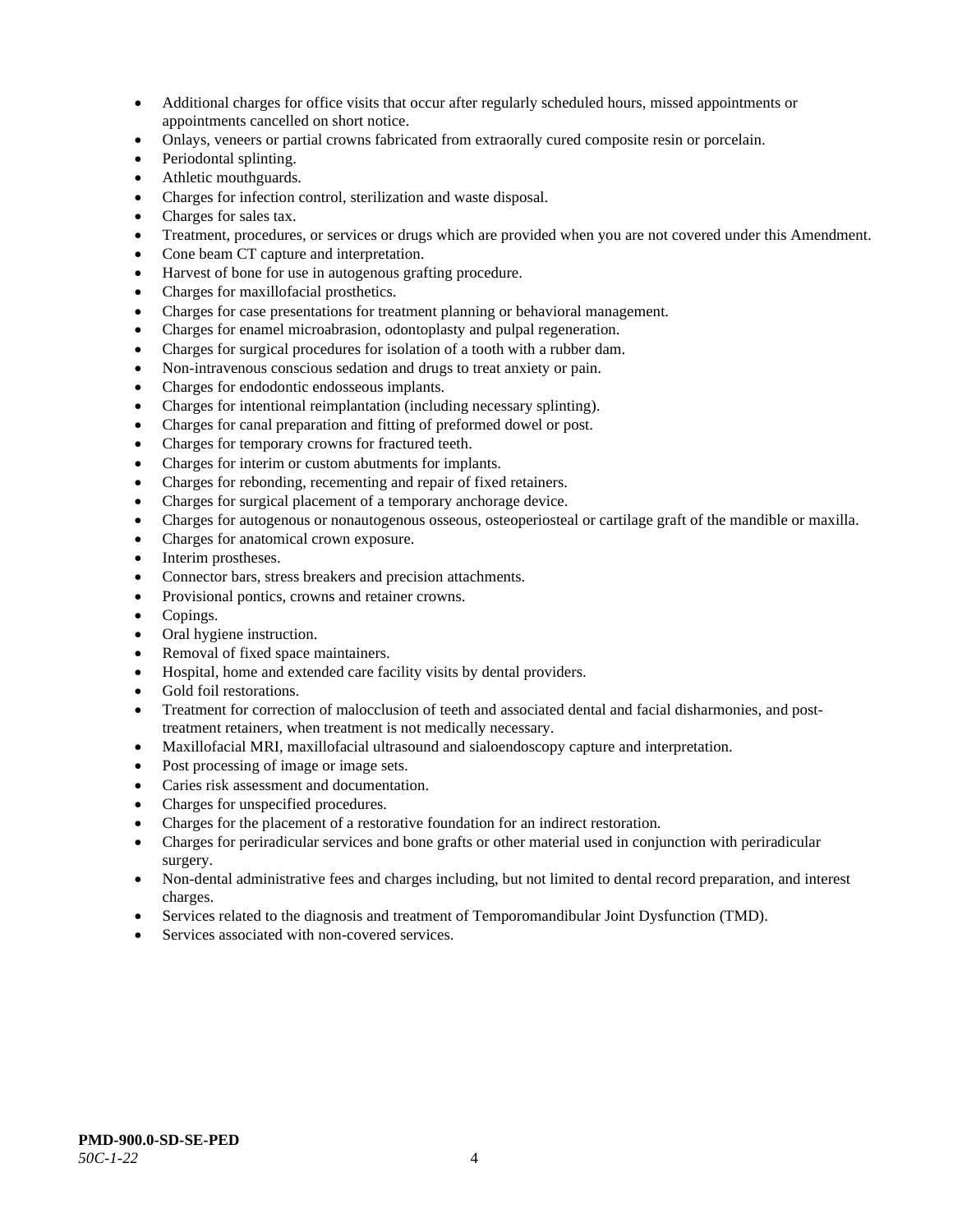#### **4. The Benefits Chart is expanded to include the following:**

# **Pediatric Dental Benefits Chart**

**The Certificate covers Preventive and Diagnostic Services, Basic, Special, Prosthetic and medically necessary Orthodontia Services only, for insureds under age 19.**

**HealthPartners Insurance Company agrees to cover the dental services described below. This Benefits Chart describes the level of payment that applies for each of the covered services. To be covered, dental services or items described below must be medically or dentally necessary. The date of service must be while you are enrolled in the plan.**

**Coverage for eligible services is subject to the exclusions, limitations and other conditions of this Amendment and the Certificate. See item 3. of this Amendment for additional information about exclusions.**

**This dental plan allows you to choose, at any time, dentists within the dental network (Network Benefits), or dentists outside of the network (Non-Network Benefits).**

**The amount that we pay for covered services is listed below. The insured is responsible for the specified dollar amount and/or percentage of charges that we do not pay. Coverage may vary according to your network selection.**

**Benefits are underwritten by HealthPartners Insurance Company.**

**When you use Non-Network providers, benefits are substantially reduced and you will likely incur significantly higher out-of-pocket expenses. A Non-Network provider does not usually have an agreement with HealthPartners Insurance Company to provide services at a discounted fee. In addition, Non-Network Benefits are restricted to the usual and customary amount under the definition of "Charge." The usual and customary amount can be significantly lower than a Non-Network provider's billed charges. If the Non-Network provider's billed charges are over the usual and customary amount, you pay the difference, in addition to any required deductible, copayment and/or coinsurance, and these charges do not apply to the out-of-pocket limit.**

**This plan is subject to plan and benefit changes required to maintain compliance with federal and state law. This includes, but is not limited to, benefit changes required to maintain a certain actuarial value or metal level. We may also change your deductible, coinsurance and out-of-pocket limit values on an annual basis to reflect cost of living increases.**

#### **These definitions apply to this Amendment.**

| <b>Calendar Year:</b> | This is the 12-month period beginning 12:01 A.M. Central Time, on January 1, and<br>ending 12:00 A.M. Central Time of the next following December 31.                                                                                                                                                                                                                                                                                                                                                                                                                                                                 |
|-----------------------|-----------------------------------------------------------------------------------------------------------------------------------------------------------------------------------------------------------------------------------------------------------------------------------------------------------------------------------------------------------------------------------------------------------------------------------------------------------------------------------------------------------------------------------------------------------------------------------------------------------------------|
| <b>Charge:</b>        | For covered services delivered by network providers, this is the provider's discounted<br>charge for a given dental/surgical service, procedure or item, which network providers<br>have agreed to accept as payment in full.                                                                                                                                                                                                                                                                                                                                                                                         |
|                       | For covered services delivered by non-network providers, this is the provider's charge<br>for a given dental/surgical service, procedure or item, up to our maximum amount<br>allowed for that service, procedure or item.                                                                                                                                                                                                                                                                                                                                                                                            |
|                       | Our maximum amount allowed is based on the usual and customary charge for a given<br>dental/surgical service, procedure or item. It is consistent with the charge of other<br>providers of a given service or item in the same region. You must pay for any charges<br>above the maximum amount allowed, and they do not apply to the out-of-pocket limit.                                                                                                                                                                                                                                                            |
|                       | To be covered, a charge must be incurred on or after the insured's effective date and<br>on or before the termination date. For network provider charges, the amount of the<br>copayment or coinsurance, or the amount applied to any deductible, is based on the<br>agreed fee applicable to the network provider, or a reasonable estimate of the cost<br>according to a fee schedule equivalent. For non-network provider charges, the amount<br>considered as a copayment or coinsurance, or the amount applied to any deductible, is<br>based on the lesser of the billed charge and our maximum amount allowed. |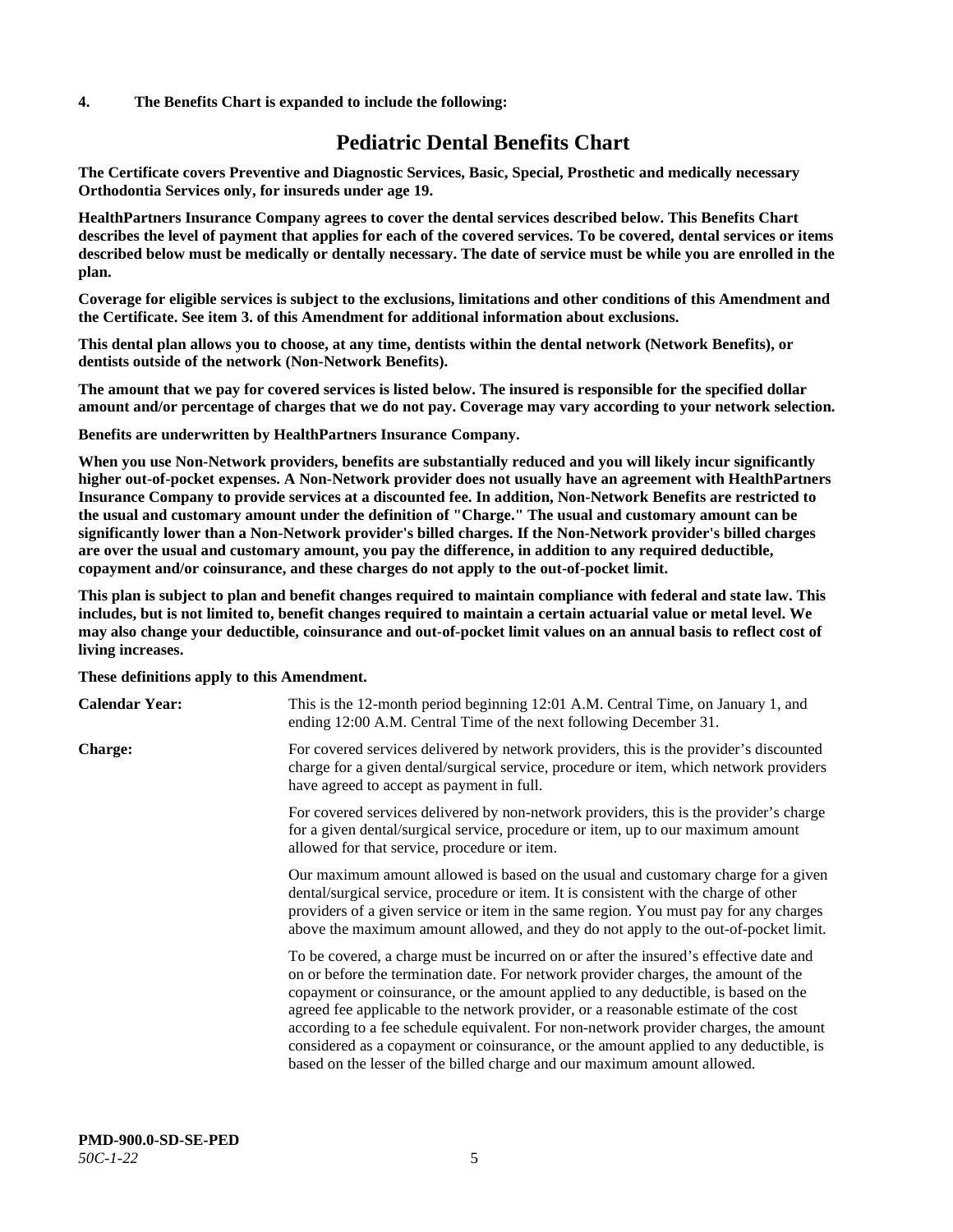| The specified dollar amount, or percentage, of charges incurred for covered services,<br>which we do not pay, but which an insured must pay, each time an insured receives<br>certain dental services, procedures or items. Our payment for those covered services or<br>items begins after the copayment or coinsurance is satisfied. Covered services or items<br>requiring a copayment or coinsurance are specified in this Benefits Chart. For network<br>provider charges, the amount considered as a copayment or coinsurance is based on<br>the agreed fee applicable to the network provider, or a reasonable estimate of the cost<br>according to a fee schedule equivalent. For non-network provider charges, the amount<br>considered as a copayment or coinsurance is based on the lesser of the billed charge<br>and our maximum amount allowed. A copayment or coinsurance is due at the time a<br>service is rendered, or when billed by the provider.                                                                                                                                                                                   |
|---------------------------------------------------------------------------------------------------------------------------------------------------------------------------------------------------------------------------------------------------------------------------------------------------------------------------------------------------------------------------------------------------------------------------------------------------------------------------------------------------------------------------------------------------------------------------------------------------------------------------------------------------------------------------------------------------------------------------------------------------------------------------------------------------------------------------------------------------------------------------------------------------------------------------------------------------------------------------------------------------------------------------------------------------------------------------------------------------------------------------------------------------------|
| The specified dollar amount of charges incurred for covered services, which we do not<br>pay, but an insured or a family has to pay first in a calendar year. Our payment for<br>those services or items begins after any deductible is satisfied. Your plan has an<br>embedded deductible. This means once an insured meets the individual deductible, the<br>plan begins paying benefits for that person. If two or more members of the family meet<br>the family deductible, the plan begins paying benefits for all members of the family,<br>regardless of whether each insured has met the individual deductible. However, an<br>insured may not contribute more than the individual deductible towards the family<br>deductible. The amount of the charges that apply to any deductible are based on (1) the<br>agreed fee applicable to the network provider, or a reasonable estimate of the cost<br>according to a fee schedule equivalent; or (2) the lesser of the billed charge and our<br>maximum amount allowed for the non-network provider. This Benefits Chart indicates<br>which covered services are not subject to the deductible. |
| You pay any specified copayments/coinsurance and deductibles applicable for<br>particular services, subject to the out-of-pocket limit described below. These amounts<br>are in addition to the monthly premium payments.                                                                                                                                                                                                                                                                                                                                                                                                                                                                                                                                                                                                                                                                                                                                                                                                                                                                                                                               |
| You pay any copayments/coinsurance and deductibles for covered services, to the individual<br>or family out-of-pocket limit. Thereafter we cover 100% of charges incurred for all other<br>covered services, for the rest of the calendar year. You pay amounts greater than the out-of-<br>pocket limits if any benefit maximums are exceeded.                                                                                                                                                                                                                                                                                                                                                                                                                                                                                                                                                                                                                                                                                                                                                                                                         |
| Non-Network Benefits above the maximum amount allowed (see definition of "charge"<br>above) do not apply to the out-of-pocket limit.                                                                                                                                                                                                                                                                                                                                                                                                                                                                                                                                                                                                                                                                                                                                                                                                                                                                                                                                                                                                                    |
| You are responsible to keep track of the out-of-pocket expenses. Contact Member Services<br>for assistance in determining the amount paid by the insured for specific eligible services<br>received. Claims for reimbursement under the out-of-pocket limit provisions are subject to<br>the same time limits and provisions described under the "Claims Provisions" section of the<br>Certificate.                                                                                                                                                                                                                                                                                                                                                                                                                                                                                                                                                                                                                                                                                                                                                     |
|                                                                                                                                                                                                                                                                                                                                                                                                                                                                                                                                                                                                                                                                                                                                                                                                                                                                                                                                                                                                                                                                                                                                                         |

**Limits shown below are combined under your Network Benefits and Non-Network Benefits.**

# **Individual Calendar Year Deductible**

| <b>Network Benefits</b>                                                                    | <b>Non-Network Benefits</b>                                                                    |
|--------------------------------------------------------------------------------------------|------------------------------------------------------------------------------------------------|
| See your Network Benefits individual deductible<br>under your Medical Plan Benefits Chart. | See your Non-Network Benefits individual<br>deductible under your Medical Plan Benefits Chart. |

# **Family Calendar Year Deductible**

| Network Benefits                                                                       | <b>Non-Network Benefits</b>                                                                |
|----------------------------------------------------------------------------------------|--------------------------------------------------------------------------------------------|
| See your Network Benefits family deductible under<br>vour Medical Plan Benefits Chart. | See your Non-Network Benefits family deductible<br>under your Medical Plan Benefits Chart. |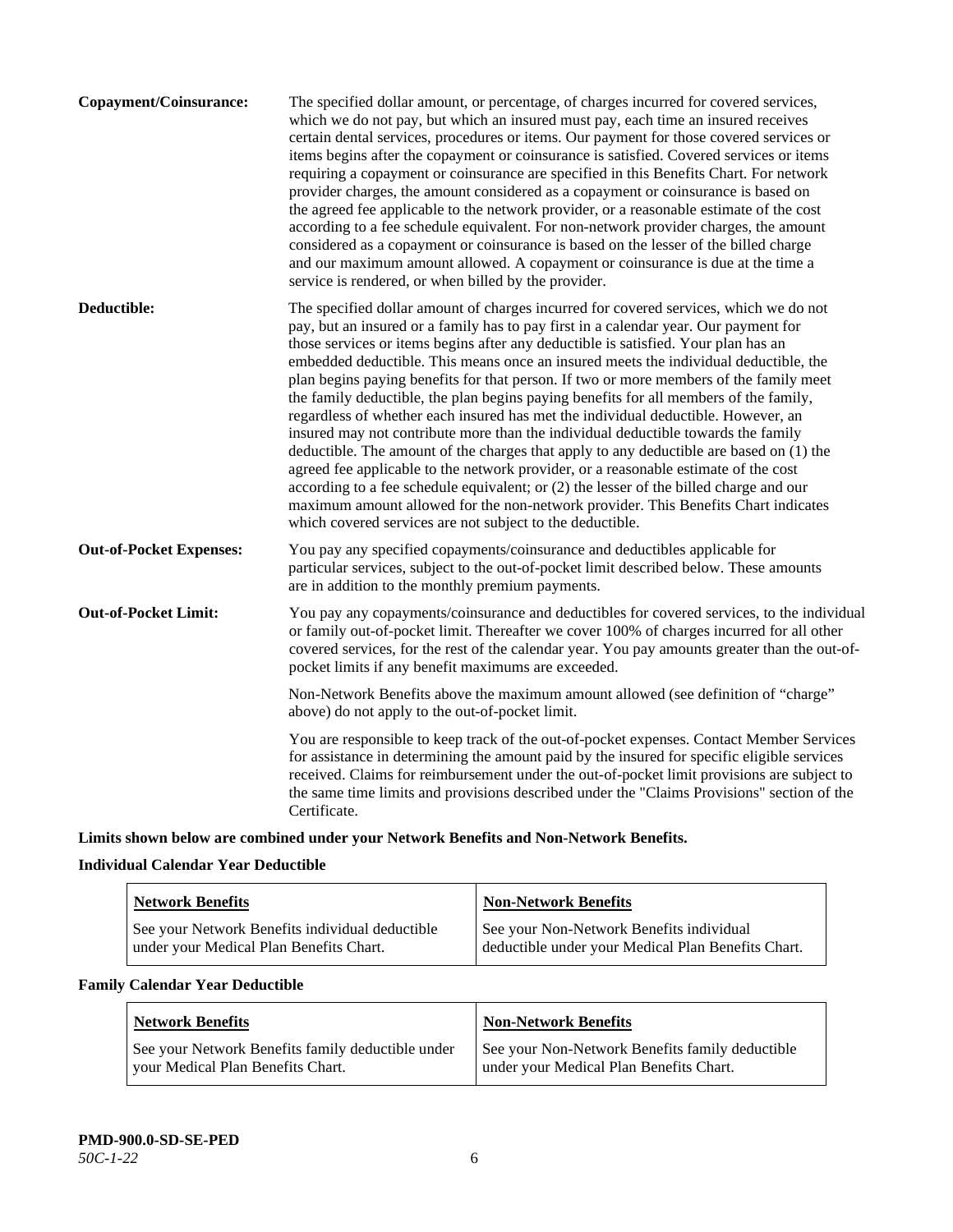| <b>Network Benefits</b>                       | <b>Non-Network Benefits</b>                 |
|-----------------------------------------------|---------------------------------------------|
| See your Network Benefits individual out-of-  | See your Non-Network Benefits individual    |
| pocket limit under your Medical Plan Benefits | out-of-pocket limit under your Medical Plan |
| Chart.                                        | Benefits Chart.                             |

# **Family Calendar Year Out-of-Pocket Limit**

| <b>Network Benefits</b>                       | <b>Non-Network Benefits</b>                   |
|-----------------------------------------------|-----------------------------------------------|
| See your Network Benefits family out-of-      | See your Non-Network Benefits family out-of-  |
| pocket limit under your Medical Plan Benefits | pocket limit under your Medical Plan Benefits |
| Chart.                                        | Chart.                                        |

# **PREVENTIVE AND DIAGNOSTIC SERVICES**

# **Covered Services:**

We cover the following preventive and diagnostic services, with certain limitations which are listed below. For this category, deductible does not apply to Network Benefits.

- **Routine dental care examinations for new and existing patients** limited to twice each calendar year.
- **Dental cleaning (prophylaxis or periodontal maintenance cleaning)** limited to twice each calendar year.
- **Professionally applied topical fluoride (other than silver diamine fluoride)** limited to twice each calendar year.
- **Silver diamine fluoride** limited to twice per tooth each calendar year.
- **Pit and Fissure sealant application and preventive resin restoration** limited to one application per tooth per 36 month period, for unrestored permanent molars.
- **Bitewing x-rays** limited to twice each calendar year.
- **Full mouth or panoramic x-rays** limited to once every sixty months.
- **Other x-rays, except as provided in connection with orthodontic diagnostic procedures and treatment.**
- **Space maintainers (fixed or removable appliances designed to prevent adjacent and opposing teeth from moving)** for lost primary teeth.
- **Evaluations that are not routine and periodic, including: problem-focused evaluations (either limited or detailed and extensive), periodontal evaluations, and evaluations for insureds under the age of 3 which include counseling with the primary caregiver.**
- **Screening or assessments of a patient** limited to twice each calendar year.

| <b>Network Benefits</b>       | <b>Non-Network Benefits</b>  |
|-------------------------------|------------------------------|
| 100% of the charges incurred. | 50% of the charges incurred. |

- Diagnostic testing that is performed and billed as a separate procedure such as collection of microorganisms for culture, viral cultures, genetic testing for susceptibility or oral disease and caries susceptibility tests. This includes all oral pathology and laboratory testing charges.
- Additional charges for office visits that occur after regularly scheduled hours, office visits for observation, missed appointments or appointments cancelled on short notice.
- Cone beam CT capture and interpretation.
- Oral hygiene instruction.
- Removal of fixed space maintainers.
- Hospital, home and extended care facility visits by dental providers.
- Maxillofacial MRI, maxillofacial ultrasound and sialoendoscopy capture and interpretation.
- Post processing of image or image sets.
- Caries risk assessment and documentation.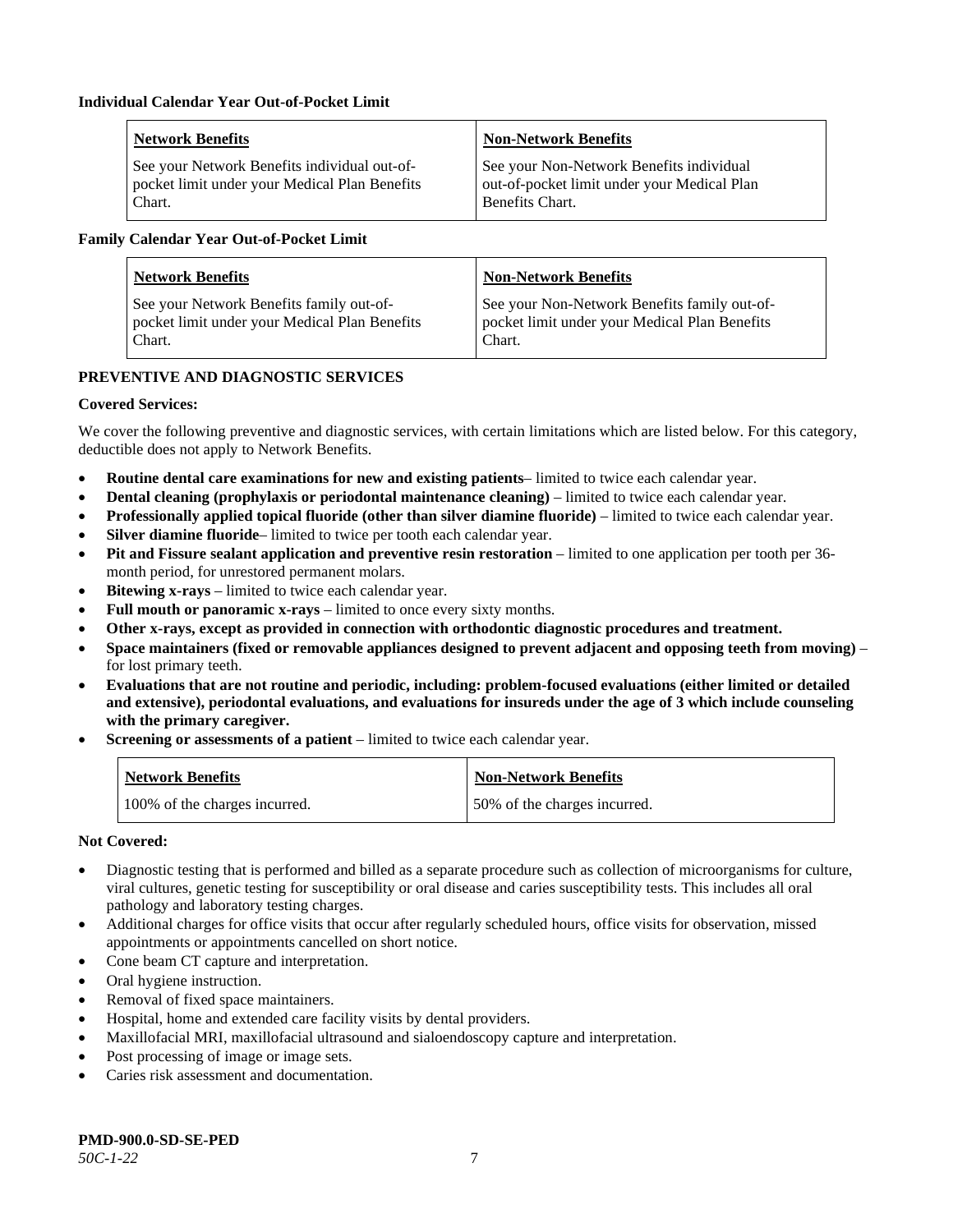- Charges for unspecified procedures.
- See "Services Not Covered" in item 3. of this Amendment.

# **BASIC SERVICES**

# **Covered Services:**

We cover the following services:

- **Consultations.**
- **Emergency treatment for relief of pain.**
- **Regular restorative services (fillings) other than posterior composites.** Restorations using customary restorative materials and stainless steel crowns are covered, when dentally necessary due to loss of tooth structure as a result of tooth decay or fracture.
- **Regular restorative services (fillings) - posterior composites (white fillings on bicuspids and molars).** Restorations using customary restorative materials and preventive resin restorations are covered, when dentally necessary due to loss of tooth structure as a result of tooth decay or fracture.
- **Oral Surgery – surgical and non-surgical extraction for the restoration of dental function.** Services include, but are not limited to, removal of impacted teeth, incision or drainage of abscesses and removal of exostosis. General anesthesia or intravenous sedation is covered, when dentally necessary, when provided by the attending dentist in a dental office setting and required to perform a covered dental procedure.
- **Periodontics (Gum Disease)** limited to once every 24 months for non-surgical treatment and once every 36 months for surgical treatment.
- **Endodontics.**

| <b>Network Benefits</b>      | <b>Non-Network Benefits</b>  |
|------------------------------|------------------------------|
| 50% of the charges incurred. | 50% of the charges incurred. |

### **Limitations:**

• Collection and application of autologous blood concentrate product is limited to once every 36 months.

- Periodontal splinting.
- Orthognathic surgery (surgery to reposition the jaws).
- Harvest of bone for use in autogenous grafting procedure.
- Charges for surgical procedures for isolation of a tooth with a rubber dam.
- Non-intravenous conscious sedation, and drugs to treat anxiety or pain.
- Charges for endodontic endosseous implants.
- Charges for intentional reimplantation (including necessary splinting).
- Charges for canal preparation and fitting of preformed dowel or post.
- Charges for temporary crowns for fractured teeth.
- Charges for surgical placement of a temporary anchorage device.
- Charges for autogenous or nonautogenous osseous, osteoperiosteal or cartilage graft of the mandible or maxilla.
- Charges for anatomical crown exposure.
- Charges for the placement of a restorative foundation for an indirect restoration.
- Charges for periradicular services and bone grafts or other material used in conjunction with periradicular surgery.
- Charges for unspecified procedures.
- See "Services Not Covered" in item 3. of this Amendment.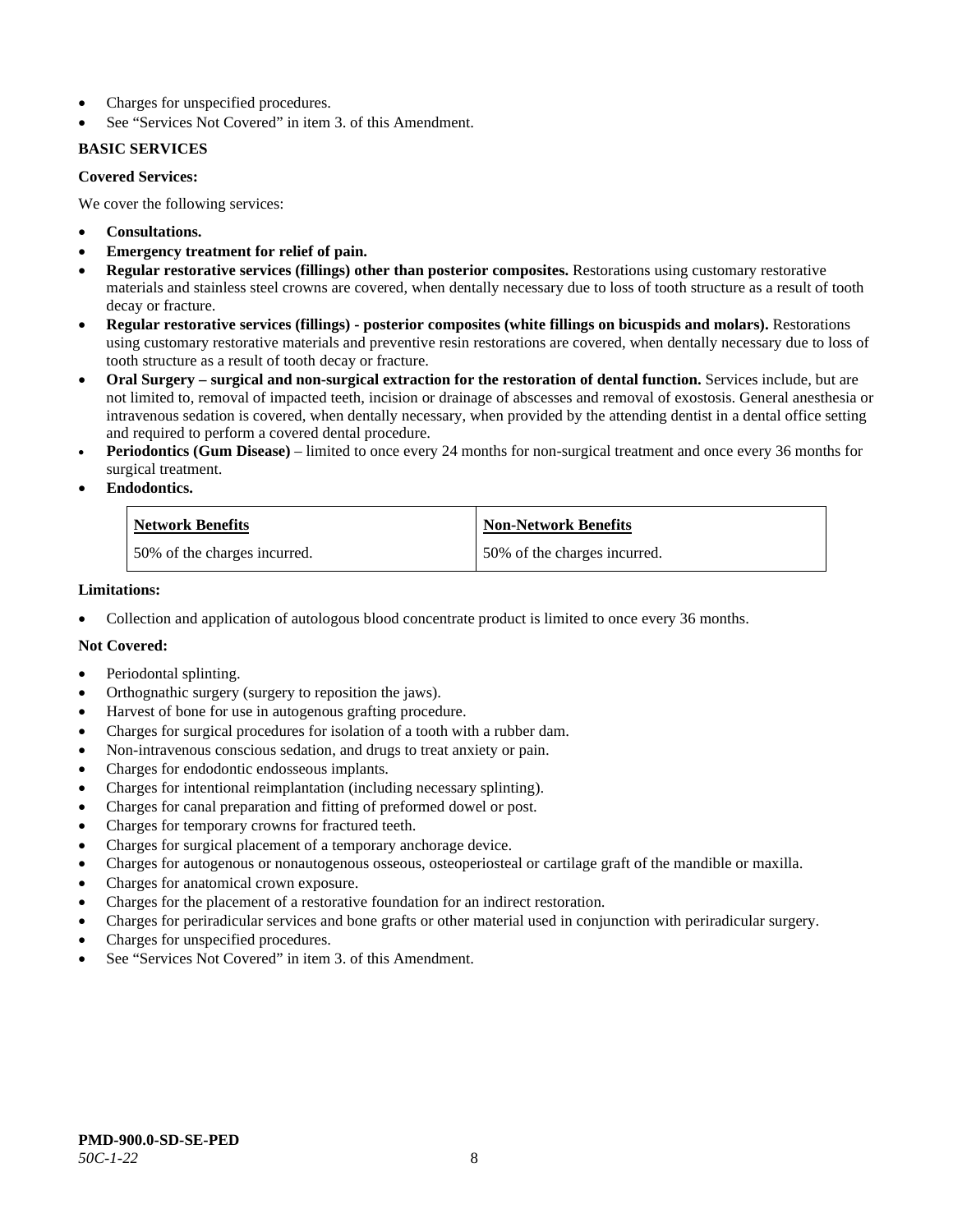# **SPECIAL SERVICES**

# **Covered Services:**

We cover the following services:

- **Special Restorative Care** extraorally fabricated or cast restorations (crowns, onlays) are covered when teeth cannot be restored with customary restorative material and when dentally necessary due to the loss of tooth structure as a result of tooth decay or fracture. If a tooth can be restored with a customary restorative material, but an onlay, crown, jacket, indirect composite or porcelain/ceramic restoration is selected, benefits will be calculated using the charge appropriate to the equivalent customary restorative material.
- **Repair or recementing of crowns, inlays and onlays.**

| <b>Network Benefits</b>      | <b>Non-Network Benefits</b>  |
|------------------------------|------------------------------|
| 50% of the charges incurred. | 50% of the charges incurred. |

**Limitations:**

• Benefit for the replacement of a crown or onlay will be provided only after a five year period measured from the date on which the procedure was last provided, whether under this Amendment or not.

# **Not Covered:**

- Gold foil restorations.
- Onlays, veneers or partial crowns fabricated from extraorally cured composite resin or porcelain.
- Charges for unspecified procedures.
- See "Services Not Covered" in item 3. of this Amendment.

# **PROSTHETIC SERVICES**

### **Covered Services:**

We cover the following services:

- **Bridges** initial installation of fixed bridgework to replace missing teeth, replacement of an existing fixed bridgework by a new bridgework, the addition of teeth to an existing bridgework, and repair or recementing of bridgework are covered. A given prosthetic appliance for the purpose of replacing an existing appliance will be provided when satisfactory evidence is presented that the new prosthetic appliance is required to replace one or more teeth extracted after the existing bridgework was installed.
- **Dentures** initial installation of full removable dentures to replace missing teeth and adjacent structures and adjustments during the six-month period following installation are covered. If a satisfactory result can be achieved through the utilization of standard procedures and materials but a personalized appliance is selected, or one which involves specialized techniques, the charges appropriate to the least costly appliance are covered. Replacement of an existing full removable denture by a new denture is covered. A given prosthetic appliance for the purpose of replacing an existing appliance will be provided when satisfactory evidence is presented that the new prosthetic appliance is required to replace one or more teeth extracted after the existing denture was installed. Repair of dentures, or relining or rebasing of dentures more than six months after installation of an initial or replacement denture are covered.
- **Partial Dentures** Surveyed crowns which are not restorative but which are dentally necessary to facilitate the placement of a removable partial denture are covered. Initial installation of partial removable dentures to replace missing teeth and adjacent structures and adjustments during the six-month period following installation are covered. If a satisfactory result can be achieved by a standard cast chrome or acrylic partial denture, but a more complicated design is selected, the charges appropriate to the least costly appliance are covered. Replacement of an existing partial denture by a new denture, or the addition of teeth to an existing partial removable denture is covered. A given prosthetic appliance for the purpose of replacing an existing appliance will be provided when satisfactory evidence is presented that the new prosthetic appliance is required to replace one or more teeth extracted after the existing denture was installed. Repair of dentures, or relining or rebasing of dentures more than six months after installation of an initial or replacement denture are covered.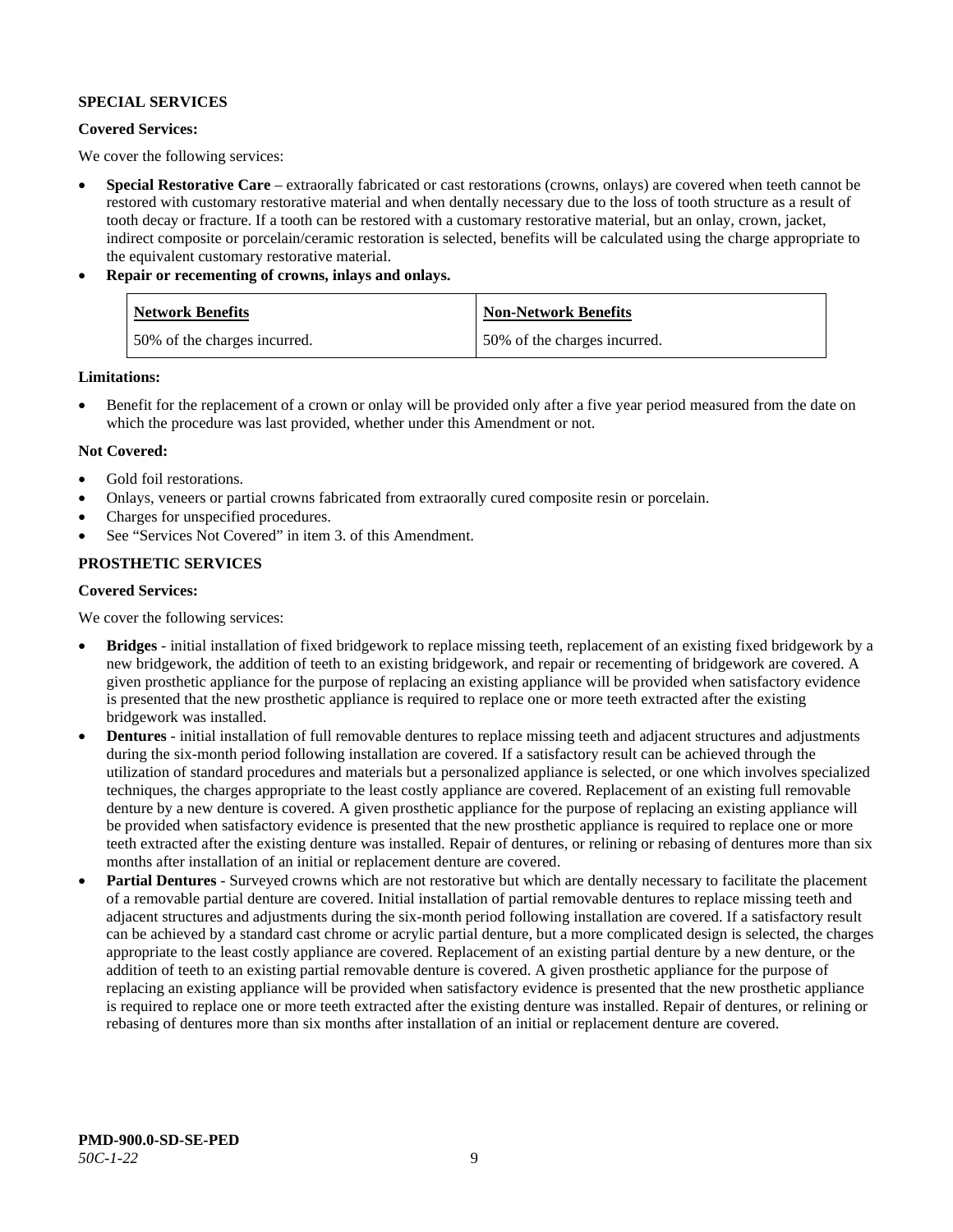- **Occlusal guards** occlusal guards for the treatment of bruxism are covered, including repair and relining of occlusal guards.
- **Tissue Conditioning.**

| <b>Network Benefits</b>      | <b>Non-Network Benefits</b>  |
|------------------------------|------------------------------|
| 50% of the charges incurred. | 50% of the charges incurred. |

### **Limitations:**

- Benefit for replacement of a prosthetic appliance will be provided only (a) if the existing appliance cannot be made serviceable, and (b) after a 5 year period measured from the date on which it was installed, whether under this Amendment or not.
- Occlusal guards are limited to one every 12 months, for insureds age 13 or older.

### **Not Covered:**

- Services for replacement of any missing, lost or stolen dental or implant-supported prosthesis.
- Services related to a prosthetic appliance which was installed or delivered more than 60 days after termination of coverage. Interim prostheses.
- Connector bars, stress breakers and precision attachments.
- Provisional pontics, crowns and retainer crowns.
- Copings.
- Charges for unspecified procedures.
- See "Services Not Covered" in item 3. of this Amendment.

# **DENTAL IMPLANT SERVICES**

#### **Covered Services:**

### We cover, **if dentally necessary**:

- the surgical placement of an implant body to replace missing teeth;
- removal and replacement of an implant body that is not serviceable and cannot be repaired after a period of at least five years from the date that the implant body was initially placed;
- initial installation of implant-supported prosthesis (crowns, bridgework and dentures) to replace missing teeth;
- replacement of an existing implant-supported prosthesis by a new implant-supported prosthesis, or the addition of teeth to an existing implant-supported prosthesis. We will replace an existing implant-supported prosthesis when satisfactory evidence is presented that (a) the new implant-supported prosthesis is required to replace one or more teeth extracted after the existing implant-supported prosthesis was installed, or (b) the existing implant-supported prosthesis cannot be made serviceable;
- repair of implant-supported prosthesis;
- other related implant services.

**Decisions about dental necessity are made by HealthPartners Insurance Company**'**s dental directors, or their designees. If the dental directors or their designees determine that a tooth or an arch can be restored with a standard prosthesis or restoration, no benefits will be allowed for the individual implant or implant procedure. For the second phase of treatment (the prosthodontics phase of placing the implant crown, bridge, denture or partial denture), we will base benefits on the least costly, professionally acceptable alternative treatment.**

| <b>Network Benefits</b>      | <b>Non-Network Benefits</b>  |
|------------------------------|------------------------------|
| 50% of the charges incurred. | 50% of the charges incurred. |

#### **Limitations:**

• Benefit for replacement of an existing implant-supported prosthesis that cannot be made serviceable will be provided only after a five year period measured from the date that the implant-supported prosthesis was initially placed, whether under this Amendment or not.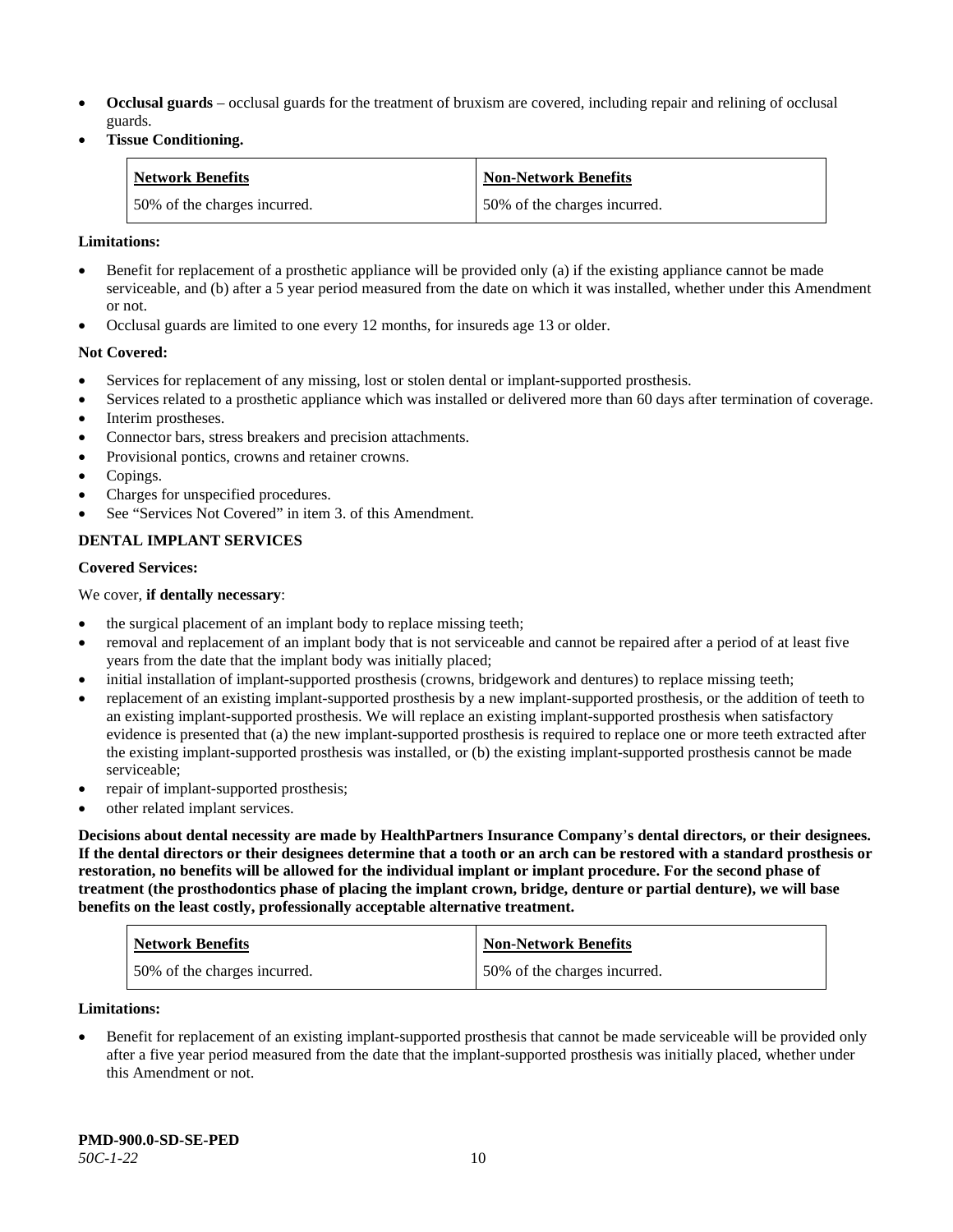- Endosteal implants, surgical placement of an interim implant body, eposteal implants, transolsteal implants (including hardware), implant-supported complete or partial dentures, connecting bars, abutments, implant-supported crowns, and abutment supported retainers are limited to once every 5 years.
- Radiographic/surgical implant indexing is limited to once every 5 years.

# **Not Covered:**

- Charges for interim abutments or custom abutments, including placement.
- Charges for unspecified procedures.
- See "Services Not Covered" in item 3. of this Amendment.

# **EMERGENCY DENTAL CARE SERVICES**

### **Covered Services:**

We cover emergency dental care provided by network or non-network providers to the same extent as eligible dental services specified above and subject to the same deductibles, coinsurance and maximums.

| <b>Network Benefits</b>                                                                                                                                                             | <b>Non-Network Benefits</b>                                                       |
|-------------------------------------------------------------------------------------------------------------------------------------------------------------------------------------|-----------------------------------------------------------------------------------|
| Coverage level is the same as corresponding Network   Coverage level is the same as corresponding Non-<br>Benefits, depending on the type of service provided,<br>such as fillings. | Network Benefits, depending on the type of service<br>provided, such as fillings. |

# **Not Covered:**

See "Services Not Covered" in item 3. of this Amendment.

# **CLEFT LIP AND CLEFT PALATE SERVICES**

# **Covered Services For Dependent Children:**

We cover dental services for treatment of cleft lip and cleft palate. Orthodontic treatment of cleft lip and cleft palate will be covered only if it meets the Covered Services criteria under "Orthodontic Services" below.

| <b>Network Benefits</b>                              | <b>Non-Network Benefits</b>                           |
|------------------------------------------------------|-------------------------------------------------------|
| Coverage level is the same as corresponding Network  | Coverage level is the same as corresponding Non-      |
| Benefits, depending on the type of service provided, | Network Benefits, depending on the type of service    |
| such as Basic Services, Special Services or          | provided, such as Basic Services, Special Services or |
| Orthodontic Services, if applicable.                 | Orthodontic Services, if applicable.                  |

### **Limitations:**

• To the extent that these services are covered under the medical services, they are not covered as Pediatric Dental services.

- Charges for unspecified procedures.
- See "Services Not Covered" in item 3. of this Amendment.